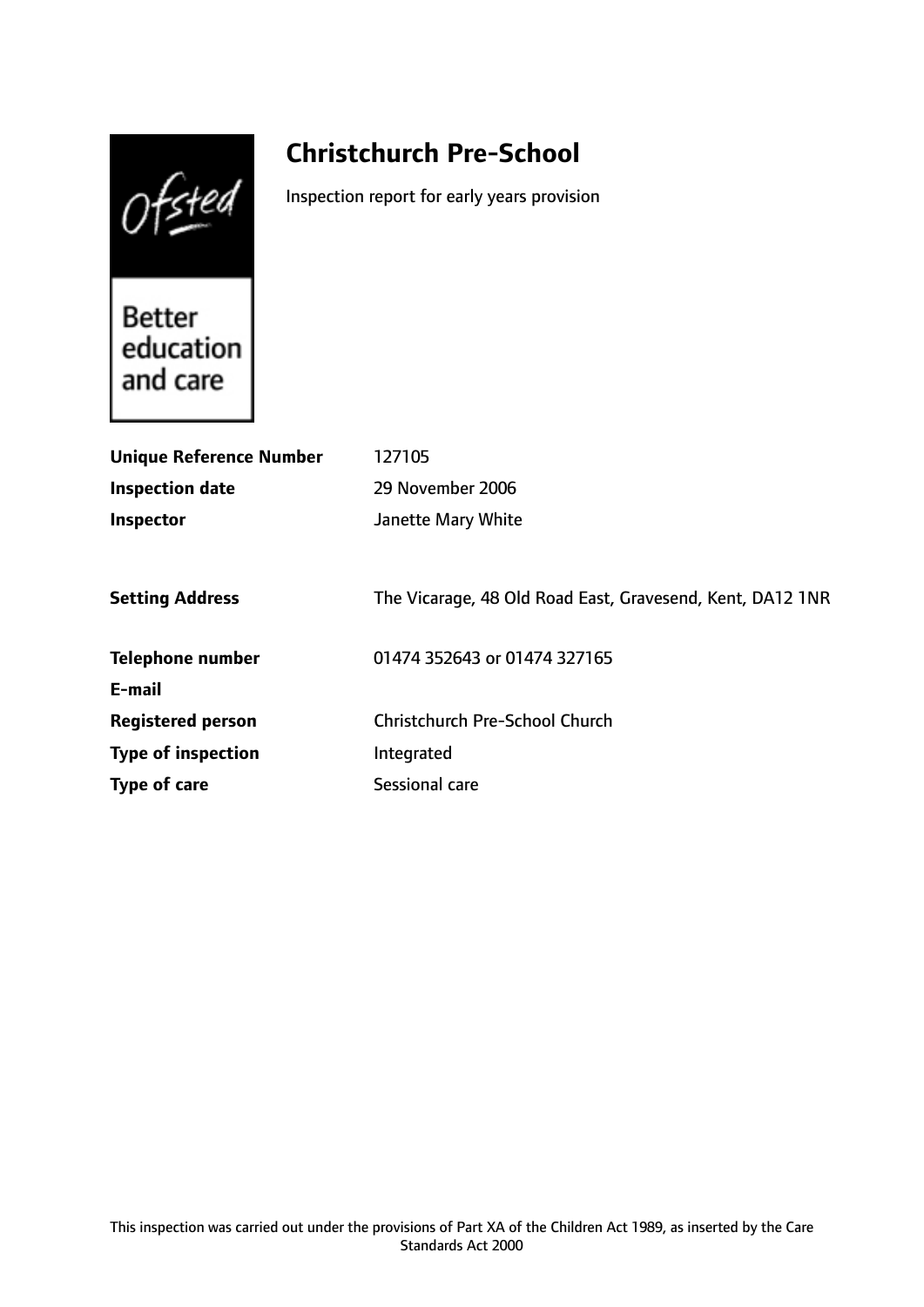## **ABOUT THIS INSPECTION**

The purpose of this inspection is to assure government, parents and the public of the quality of childcare and, if applicable, of nursery education. The inspection was carried out under Part XA Children Act 1989 asintroduced by the Care Standards Act 2000 and, where nursery education is provided, under Schedule 26 of the School Standards and Framework Act 1998.

This report details the main strengths and any areas for improvement identified during the inspection. The judgements included in the report are made in relation to the outcomes for children set out in the Children Act 2004; the National Standards for under 8s day care and childminding; and, where nursery education is provided, the *Curriculum guidance for the foundation stage.*

The report includes information on any complaints about the childcare provision which Ofsted has received since the last inspection or registration or 1 April 2004 whichever is the later.

#### **The key inspection judgements and what they mean**

*Outstanding: this aspect of the provision is of exceptionally high quality Good: this aspect of the provision is strong Satisfactory: this aspect of the provision is sound Inadequate: this aspect of the provision is not good enough*

For more information about early years inspections, please see the booklet *Are you ready for your inspection?* which is available from Ofsted's website: *www.ofsted.gov.uk.*

#### **THE QUALITY AND STANDARDS OF THE CARE AND NURSERY EDUCATION**

On the basis of the evidence collected on this inspection:

The quality and standards of the care are good. The registered person meets the National Standards for under 8s day care and childminding.

The quality and standards of the nursery education are good.

#### **WHAT SORT OF SETTING IS IT?**

Christchurch Pre-School opened in 1975 and operates from one room in a church hall. It is situated in the town of Gravesend, Kent. A maximum of 26 children may attend the pre-school at any one time. The pre-school is open each weekday from 09.15 to 12.00 for 38 weeks of the year. All children share access to a secure enclosed outdoor play area.

There are currently 35 children aged from two to under five years on roll. Of these 14 children receive funding for nursery education. Children come from a wide catchment area. The pre-school currently supports a number of children who speak English as an additional language.

The pre-school employs seven staff. Four of the staff, including the manager hold appropriate early years qualifications. One member of staff is working towards a qualification.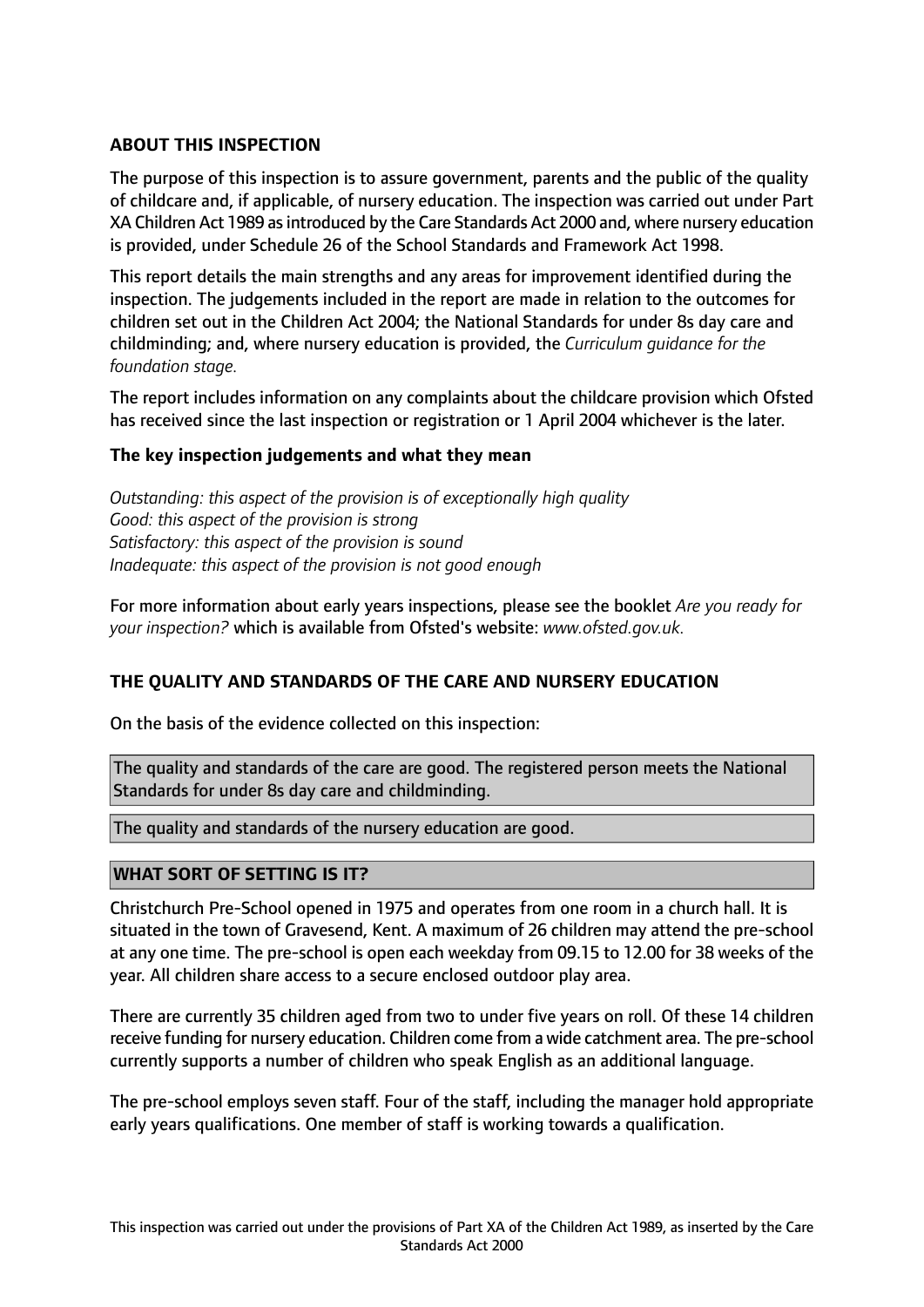## **THE EFFECTIVENESS OF THE PROVISION**

#### **Helping children to be healthy**

The provision is satisfactory.

Children are developing an awareness of hygiene through planned activities and the daily routine. For example, they know when and why to wash their hands and wipe noses, because staff explain the importance of doing so. There is a risk of cross infection as children use a bowl to wash their hands after art and craft activities. Children benefit from a healthy diet and they are encouraged to develop healthy eating habits; they eat varied healthy snacks, such as oranges, bananas and carrots. They learn about healthy eating through discussions and planned activities, such as cooking. Drinking water is readily available and children can freely choose to help themselves. All children enjoy fresh fruit and vegetables. However, at snack times children are not provided with plates or bowls. All relevant information regarding special diets, allergies and preferences is recorded by staff. This ensures children's dietary needs are met. Children get plenty of physical exercise. They use the outdoor facilities including a balancing board or climbing frame and have good control over their bodies. Children use a wide variety of large and small equipment. They use the sit and ride cars or wheelbarrows. Children manipulate different consistencies of play dough and sand, and use this in imaginative play as they make a pretend cup of tea. They use water with small and large paint brushes and rollers to paint an outside wall.

## **Protecting children from harm or neglect and helping them stay safe**

The provision is satisfactory.

Children have easy and safe access to a sound range of toys and resources appropriate for their age. Toys and resources are carefully selected to ensure they are suitable for children and provide interesting choicesfor them. There is a sufficient range of toys, furniture and equipment that provide varied opportunities for children to relax or to be active. The supervisor and most staff have a sound understanding of child protection issues and sufficient knowledge of what action to take if they have concerns about a child in their care. However, the staff are not fully familiar with all of the procedures.

Staff ensure children's safety by using regular risk assessments, indoors and outdoors, and they make positive use of the security system at the door to monitor visitors to the nursery. The emergency evacuation procedure has not been recently discussed or practised with the children. The children are unsure of what to do and the staff are unfamiliar with the procedures. Children are supervised when playing outside. The play area is enclosed by a fence and a locked gate. Outdoor play equipment is checked, ensuring it is suitable for children's use.

#### **Helping children achieve well and enjoy what they do**

#### The provision is good.

Children of all ages and stages of development enjoy their time at the group and children are stimulated by the activities they are offered. They are interested and enthusiastic in their play and staff capture their interest by asking them questions and encouraging them to participate in activities which appeal to them. The setting uses Birth to three matters framework to develop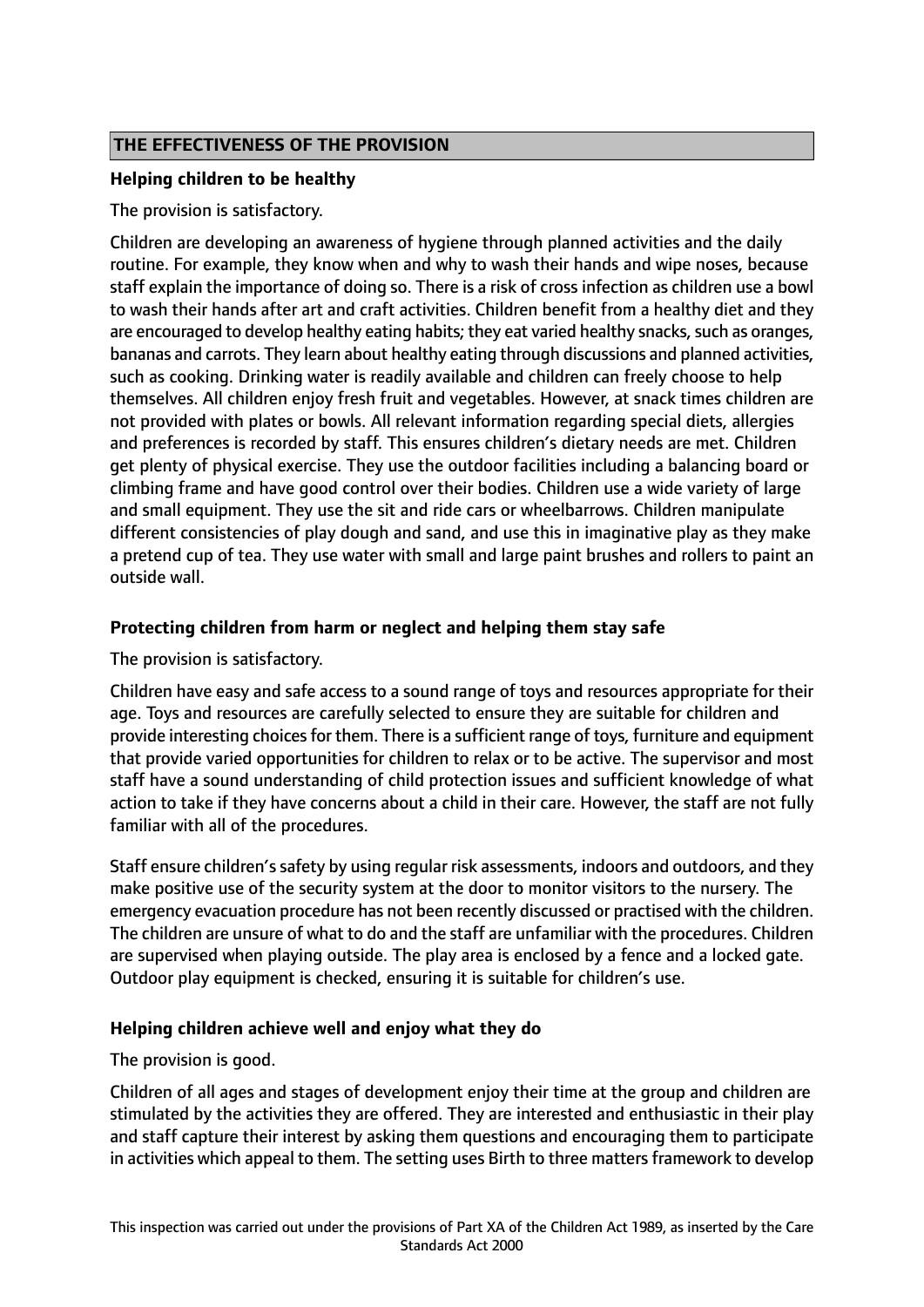younger children's play and learning. Children have good relationships with staff and are not afraid to ask for help, support or a cuddle. They participate in a challenging range of activities that include quiet and active play, such as reading stories, action songs and rhymes, and playing in the garden. Some are adult initiated, such as making blow painting pictures and planned craft, and some offer free choice, such as role play, construction, and imaginative play. This balance helps children to make progress in all areas of learning. The staff have a good understanding of the range of experience required to enable children to make progress using their senses and creative activities. Easily accessible books and resources help to develop children's imaginations and communication skills. Investigation through resources including, sand, cooking and drawing helps younger children to represent their experiences and ideas and make connections as they play. However, children are not always encouraged to write their name on their art and craft pictures. All of the children are enthusiastic when taken outside to play and enjoy the outdoor activities.

#### Nursery Education

The quality of teaching and learning is good. Children are making good progress towards the stepping stones and early learning goals. Staff have an effective knowledge of the Foundation Stage. The stepping stones are used to chart children's progress. Staff take note when the children participate in the focused or free play activities. They record their individual responses and this helps to build an accurate picture of each child's progress. Children enter pre-school enthusiastically, behave well, they are confident and happy during the time they spend there. They take turns and cooperate with each other to achieve a common goal. They are keen to participate in all activities and select tasks independently and help to tidy away the toys. For example, they gather all the musical instruments and put them into the correct storage box. Children are provided with activities which build on what they already know and can do. Regular evaluations help staff to focus on the success of activities. A variety of equipment is provided each day providing the children with differing challenges. This develops appropriate physical skills and confidence in their abilities.

Children show a sense of belonging as they learn and play together. They are very secure with the staff in the pre-school and have good self esteem. They all enjoy taking turns to be a 'special helper'. They respond well to challenges and are engaged in meaningful activities. They have access to a range of books. Children are friendly and their confidence is growing as they share their ideas and experiences. They are keen to participate in some types of play, such as pretending to make tea during imaginative play. Children are gaining confidence with numbers and counting. For example, as they count the number of children and toys when tidying away. Children use a variety of resources to make marks. They are developing a sense of time and begin to differentiate between past and present experiences. For example, they talk the sponge painting from yesterday and blow painting last week. They are excited and enjoy action songs, circle games and small group time.

Children are keen to participate in all the activities, particularly when staff provide good support and helpful suggestions. They learn about the similarities and differences between themselves. They show an awareness of change, for example, the changes in the weather, such as wearing coats and 'Wellington' boots in winter and shoes and summer dresses or shorts in warmer weather. Children count confidently with adult help and enjoy number rhymes and songs. They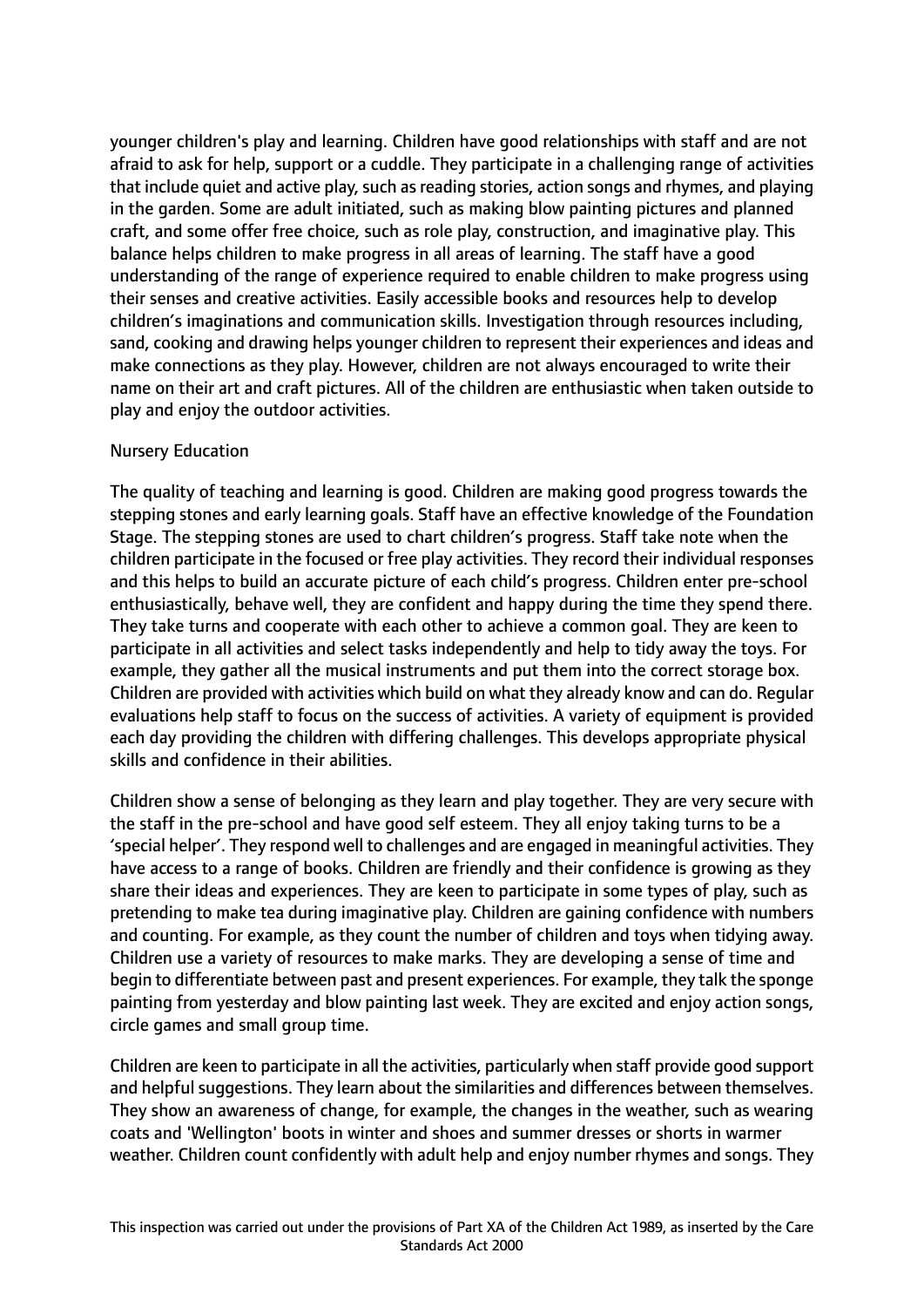are beginning to use mathematical terms, such as 'more' and can identify mathematical shapes. Children's understanding of space, shape and measure is developing. They use language, such as 'bigger' to describe the different size sand castles. They act out scenarios through role play opportunities, such as pretending to making dinner and a cup of tea. Children are developing hand eye co-ordination and some are very competent with using scissors. However, the opportunities for children to freely access information communication technology are not offered regularly. Use of the outdoor areas ensures children's developing physical skills are regularly promoted. For example, in the garden, children play with a stepping path, ride on toys, musical instruments, a swing and wheelbarrows. Overall the provision plans and provides activities and play opportunities to develop children's emotional, physical, social and intellectual capabilities.

#### **Helping children make a positive contribution**

#### The provision is good.

There is a policy on equality which promotes anti-discriminatory practice for all children. They have access to varied resources, toys and equipment to stimulate their individual development. All children are welcomed and play a full part in the group because staff value and respect their individuality and the family context for each child. Staff gather information regarding children's background needs, such as their religion and language at home. Although, opportunities in everyday practical or play situations do not always fully include children with English as an additional language. Children have extensive opportunities to learn about themselves, each other and the world around them through planned activities and visitors to the nursery. Children's spiritual, moral, social and cultural development is fostered. Children with learning difficulties or disabilities are recognised and supported in the setting and staff enable individual progress for children. Children's behaviour is good. Staff effectively support younger children in sharing and turn taking. They set consistent boundaries for two to five year olds which helps them learn to negotiate with others and take responsibility for their own behaviour. Although, group rules are not promoted in a way to enhance children's independence and self help skills. For example, in words and pictures. Children's understanding of right and wrong is increased as they respond to gentle reminders to care for their environment, the resources and each other. Children have good relationships with members of staff and other children.

The partnership with parents is good. This contributes significantly to children's wellbeing in the pre-school. Parents are offered a good variety of information on Birth to three matters framework and the Foundation Stage curriculum, including planned activities. Examples of the children's work which, can be taken home or displayed. Effective information is shared and parents feel their children are included. New parents to the setting feel that staff are already getting to know their children's characters. Parents are pleased with the service they receive and are able to verbally communicate with their child's key worker. The parents are not aware of the complaints policy. This policy is now in a written format for the parents. The supervisor has a positive understanding of the policy for parents to make a complaint, but is unfamiliar with the complaints procedures.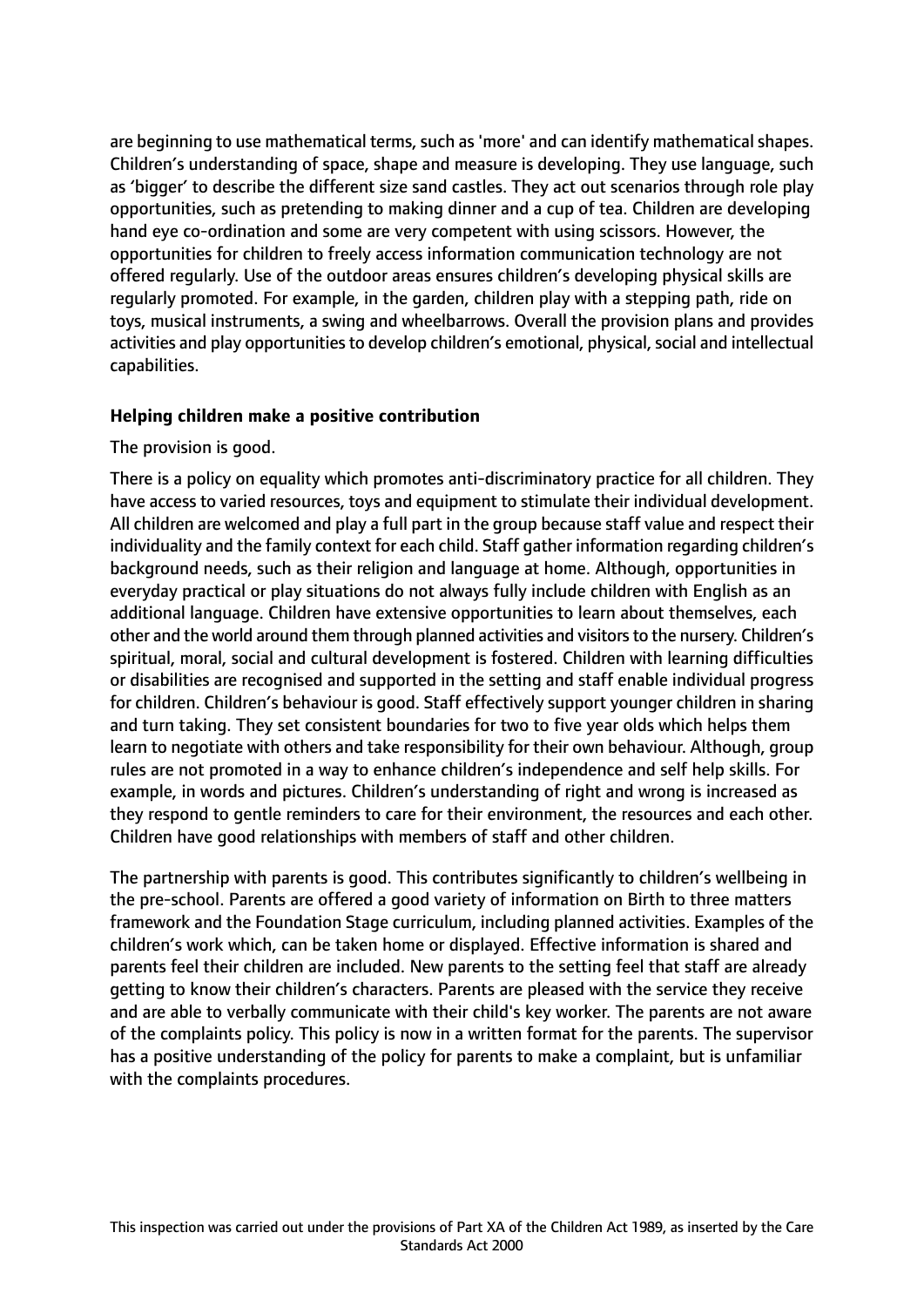# **Organisation**

The organisation is good.

Most staff, including the managers, are qualified and staff are vetted. Children are never left alone with unvetted persons. Currently there is a system in place to retain Criminal Records Bureau information. The retention of this information now meets the data protection procedures. Staff are inducted and records identify future planned training events. Their professional development is addressed although, these appraisals are not held regularly and they are still developing the induction programme for new staff. Children's care and learning, safety and wellbeing are promoted. Staffing ratios meet with requirements, and children have space to move around and make choices astheir play. Toys and resources are well organised to encourage safe easy access for all children. Policies and procedures contribute to the efficient and safe management of the provision and help to promote children's welfare, care and learning. Records about individual children are shared with their parents. Records of attendance show when the children and staff are present. However, the core times are not clearly recorded. The registration certificate is displayed and now the up to date insurance is also displayed.

The leadership and management is good. Good progress has been made in developing the pre-school so that all children benefit from the educational provision and make good progress. Daily discussions ensure staff are fully informed, included and valued. Staff's knowledge of the Foundation Stage is good and leaders have clear aims for the personal development and achievements of all children. All staff work effectively as part of a team. They are committed and the integration of care and nursery education enhances children's learning. New staff receive support to discuss strengths and areas in which to improve. The providers are continuing to improve the recruitment and vetting procedures in line with recent changes in regulations. All recommendations from previous inspections have been met. The setting meets the needs of the range of children for whom it provides.

#### **Improvements since the last inspection**

The previous inspection highlighted one recommendation to; assess current toys and equipment for positive images of disability.

Since the last inspection; they have assessed and extended the resources to reflect positive images of disability.

As a result, children have opportunities to choose activities which meets their own interest and play with a wider range of toys and resources reflecting positive images of disability.

#### **Complaints since the last inspection**

Since the last inspection there have been no complaints made to Ofsted that required the provider or Ofsted to take any action in order to meet the National Standards.

The provider is required to keep a record of complaints made by parents, which they can see on request. The complaints record may contain complaints other than those made to Ofsted.